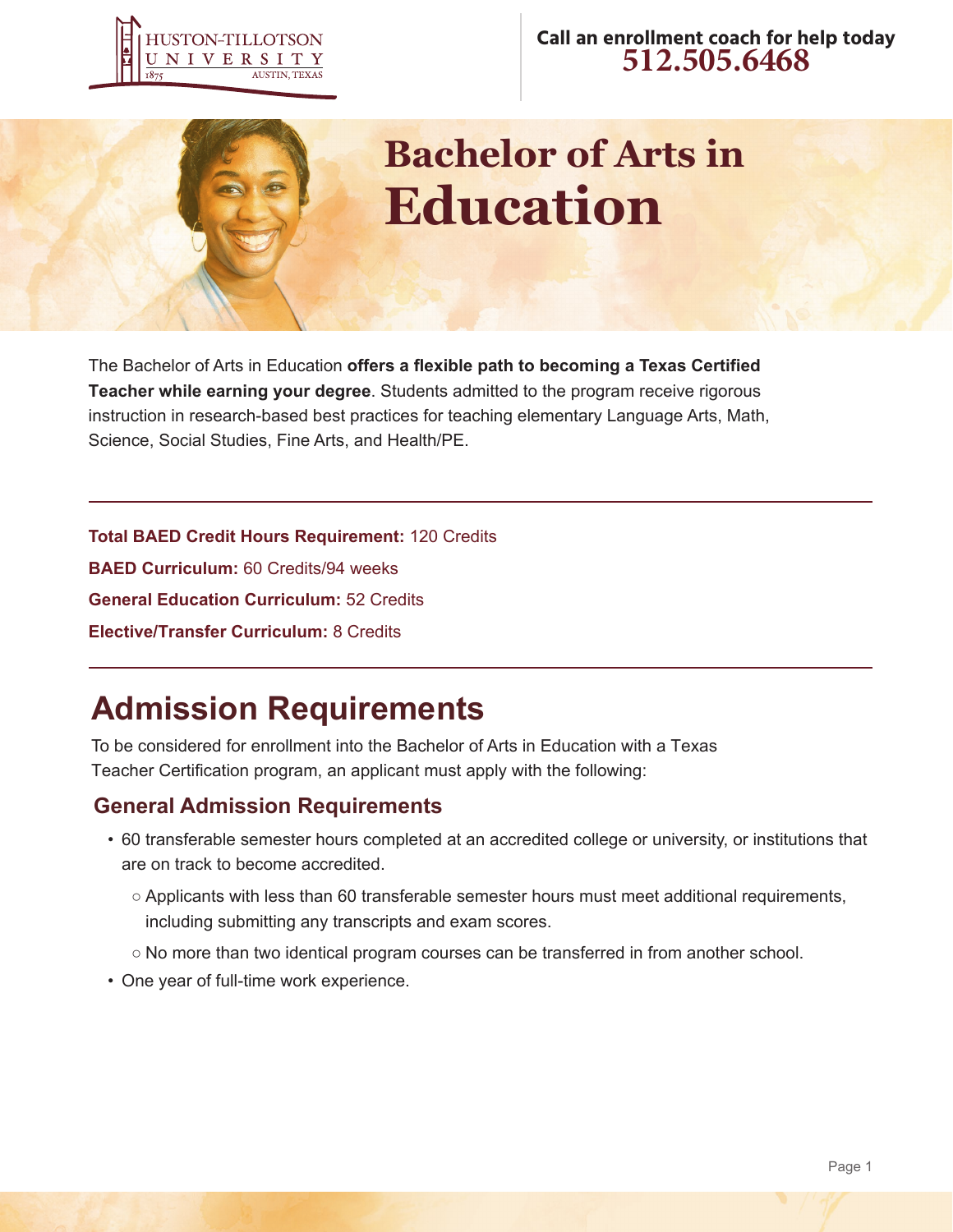

### **Educator Preparation Program Admission**

- Submit an Educator Preparation Application for Admission.
	- After the application is reviewed, qualified students will be contacted for an interview.
	- $\circ$  The interview(s) will be scheduled and conducted not more than two work weeks from the time an admission file is complete.
- Three professional recommendation forms from an employer, coworker, or civic leader.
- Overall college transfer grade point average of 2.5 on a 4.0 scale.
- Students who speak English as a second language (ESL) must take one of the following exams to show proficiency in the English language:
	- Paper-based Test of English as a Foreign Language (TOEFL)
		- **.** Must earn a score of 500 or higher
	- Internet-based Test of English as a Foreign Language (TOEFL)
		- Must earn a score of 61 or higher
	- Applicants who graduated from a U.S. high school or earned at least 6 credits at a U.S. college with a passing grade point average may be exempt from these exams.

*Applicants may be considered for admission as further defined in the Admission Policies and Transfer of Credit Agreement.*

# **Graduation Requirements**

- Complete all courses in the education major with a grade of "C" or better.
- Fulfill all required general education credits.
- Earn a minimum of 120 credits with a minimum cumulative GPA of 2.5.
- Payment of all tuition and fees.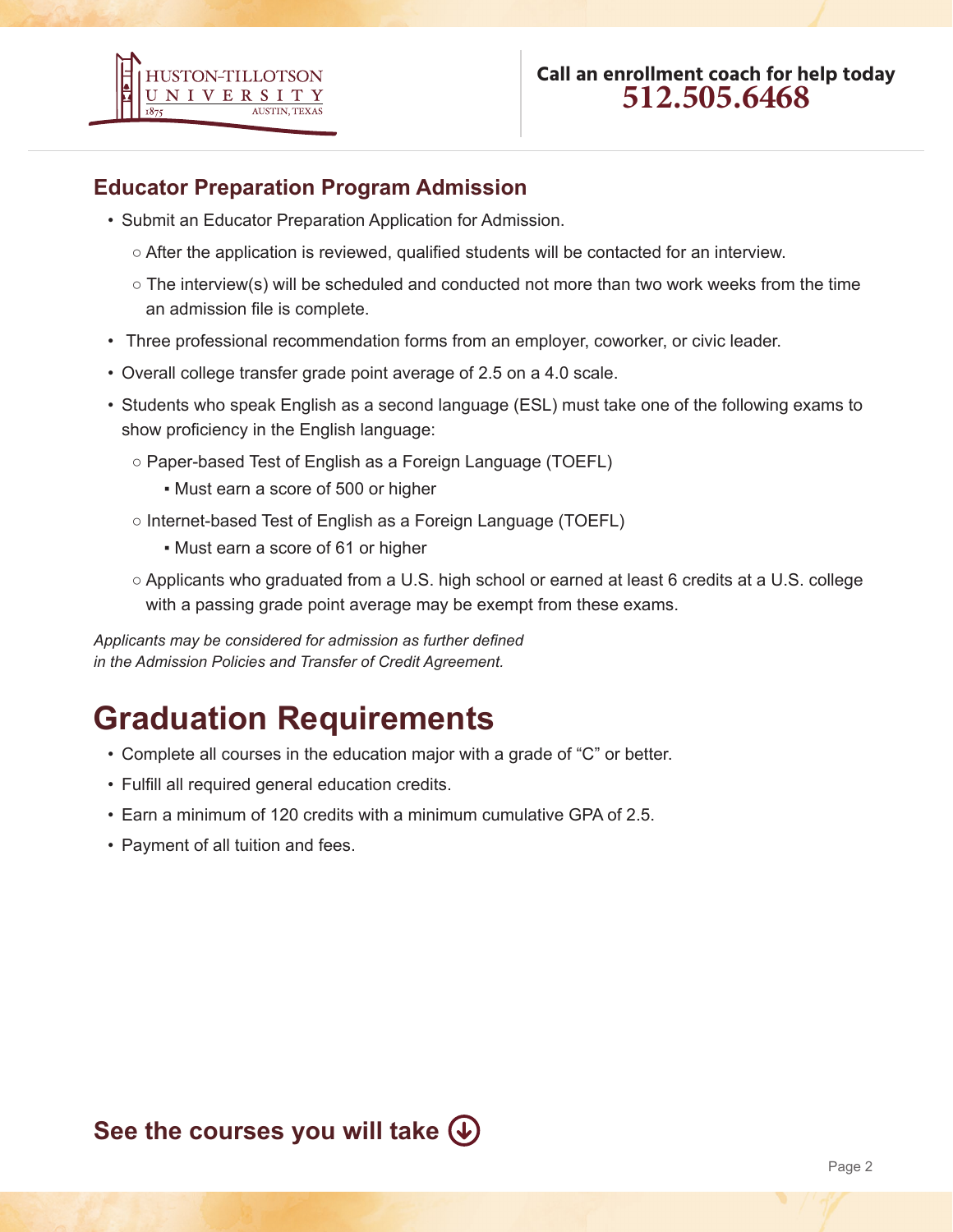

# **Courses in BAED**

In addition to these courses, all education students will complete 30 field based experiences (classroom observation hours) as well as hands-on student teaching as part of their program.

### **ENGL 2306 Literature for Children and Adolescents (3 credits/5 weeks)**

This course is a survey of literature appropriate for younger readers designed to prepare prospective educators. Assignments encourage an appreciation of the importance of creative writing for children and adolescents.

### **EDUC 3311**

#### **Creative Arts: Music, Art, and Theater (3 credits/5 weeks)**

This course is a methods course which utilizes learning styles and brain research to increase student engagement through the use of active learning with hands-on experiences incorporating the arts and movement in teaching and learning. Practical applications in the integration of art, theatre, music, and movement activities for the elementary classroom will be explored and practiced.

### **MATH 1350 Fundamental Concepts of Math for Elementary Education I (3 credits/5 weeks)**

This mathematics course covers the Texas Essential Knowledge and Skills (TEKS) objectives and the Texas Examinations of Educator Standards (TExES) competencies for grades EC-6. Emphasis will be placed on standards of the National Council of Teachers of Mathematics (NCTM). Topics include numeration systems, number systems, non-decimal number bases, algorithms, measurement, whole number algorithms, number theory, fractions, decimals and percentages. These topics include computer solutions to many problems using studentdesigned programs and provided programs; real vector spaces, subspaces, bases, dimensions of vector spaces, and spanning sets; eigenvalues, eigenvectors, and linear transformations.

Pre-requisite: MATH 1314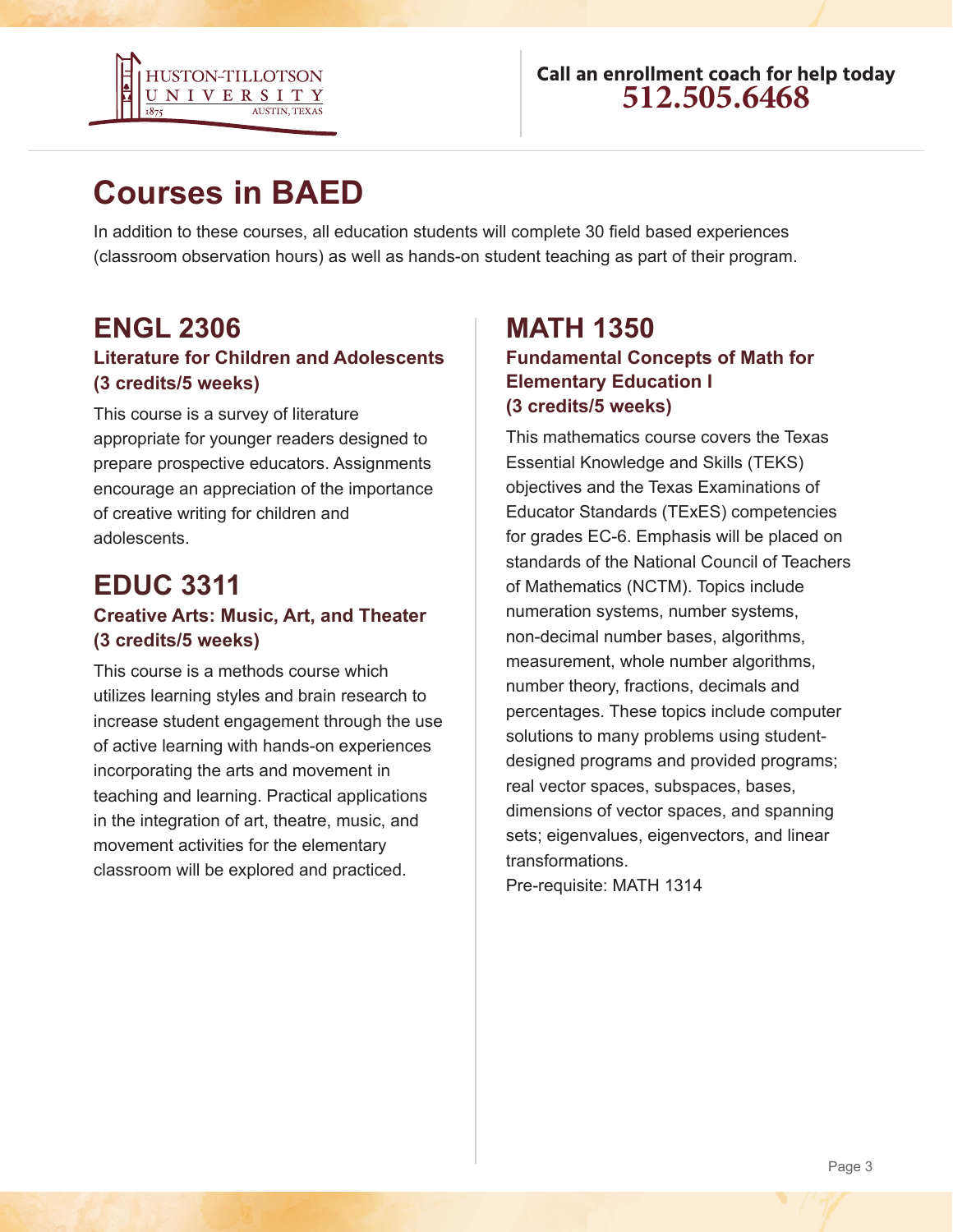

# **Courses in BAED**

### **EDUC 3301 Instruction for English Language Learners (3 credits/5 weeks)**

This course examines the rationale, history, and philosophy of bilingual and ESL education and develops students' understanding of the cultural and psychological influences that mediate the learning process. Emphasis will include techniques and methods of instruction, lesson planning with instructional modifications, and instructional strategies.

### **EDUC 3303 Instruction in a Multicultural Society (3 credits/5 weeks)**

Prospective teachers will develop curriculum and lesson plans, prepare a parent involvement plan, apply concepts of child development and differentiated instruction, and acquire knowledge of principles of classroom discipline and management through effective delivery systems. Topics include models of instruction, questioning strategies, planning for diverse student populations, and integrating technology into instruction.

### **EDUC 3305**

**Design and Application of the EC-6 Curriculum (3 credits/5 weeks)**

Course focuses on design and application of curricula including content, instructional methodologies, and assessment. Foundational theories of human development and learning will be used as students focus on the organization of content, instructional strategies, classroom and assessment.

### **SEDL 3314 Behavioral Management of Exceptional Learners (3 credits/5 weeks)**

This course focuses on behavior management strategies and techniques to prevent, alter, improve, and maintain social, emotional, and academic behaviors of exceptional learners.

Special emphasis on environmental engineering, positive behavior supports, functional behavioral analysis, behavior modification techniques, and appropriate referral services are included.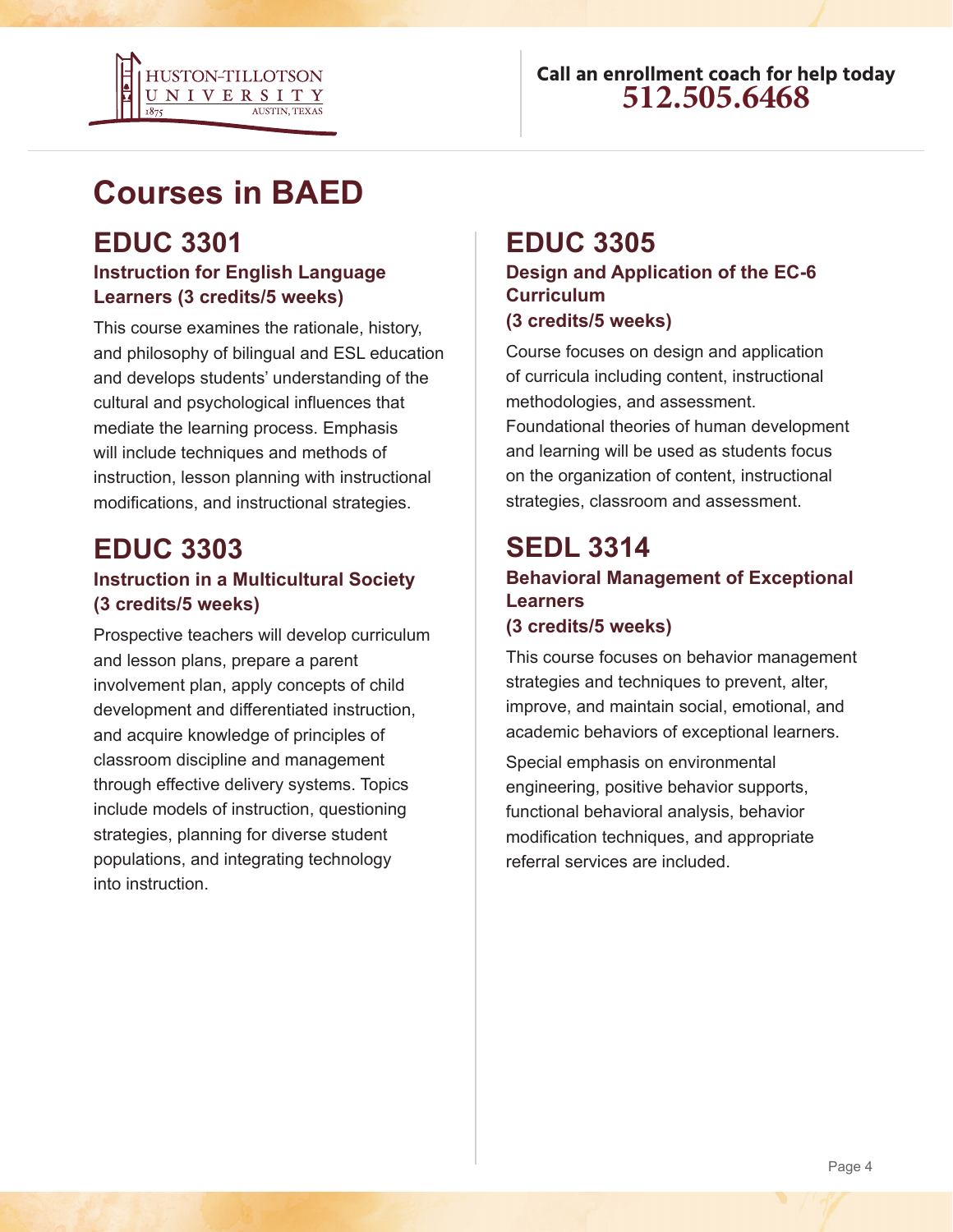

# **Courses in BAED**

### **RDNG 3311**

#### **Fundamentals of Literacy Instruction EC-6**

#### **(3 credits/5 weeks)**

This course provides primary teachers with foundational knowledge and strategies for understanding and promoting literacy development in young children in prekindergarten through sixth grade. Emphasis is on beginning reading instruction, diagnosis, and assessment; the reading standards for primary level; and the Language Arts TEKS (Texas Essential Knowledge and Skills). Teacher candidates will acquire appropriate methods to assess and teach phonological awareness, the alphabetic principle, decoding, word analysis, fluency, and reading comprehension. Materials will be created to reinforce literacy development.

### **EDUC 3363**

### **Social Studies for Teachers Grades K-8 (3 credits/5 weeks)**

Designed specifically for teachers of young and middle-school children, this course focuses on planning, organizing, and effectively delivering instruction based upon the Social Studies Texas Essential Knowledge and Skills (TEKS). Social Studies content areas emphasized are history, geography, economics, government, citizenship, and culture. Discussions include the social and environmental consequences of scientific discovery and technological innovations.

### **RDNG 3321**

#### **Language Arts Across the Curriculum (3 credits/6 weeks)**

This course prepares the EC-6 teacher with understandings of the spiraling objectives in the Language Arts TEKS and how these skills and concepts can be interwoven to reinforce instruction and learning in all subject areas. Emphasis is placed on strategies to nurture research explorations, creative expression, and critical thinking through writing, reading, speaking, and listening experiences.

### **MATH 1351 Fundamental Concepts of Math for Elementary Education II (3 credits/5 weeks)**

This mathematics course covers TEKS objectives and TExEs competencies for grades EC-6. Emphasis will be placed on standards of the NCTM. Topics include rational numbers, real numbers, functions, graphs, statistics, probability, geometric shapes, measurement, geometry using congruence and similarity, coordinate geometry, and geometry using transformations. Technology, including computers and graphing calculators, will be used throughout the course. Prerequisite: MATH 1350.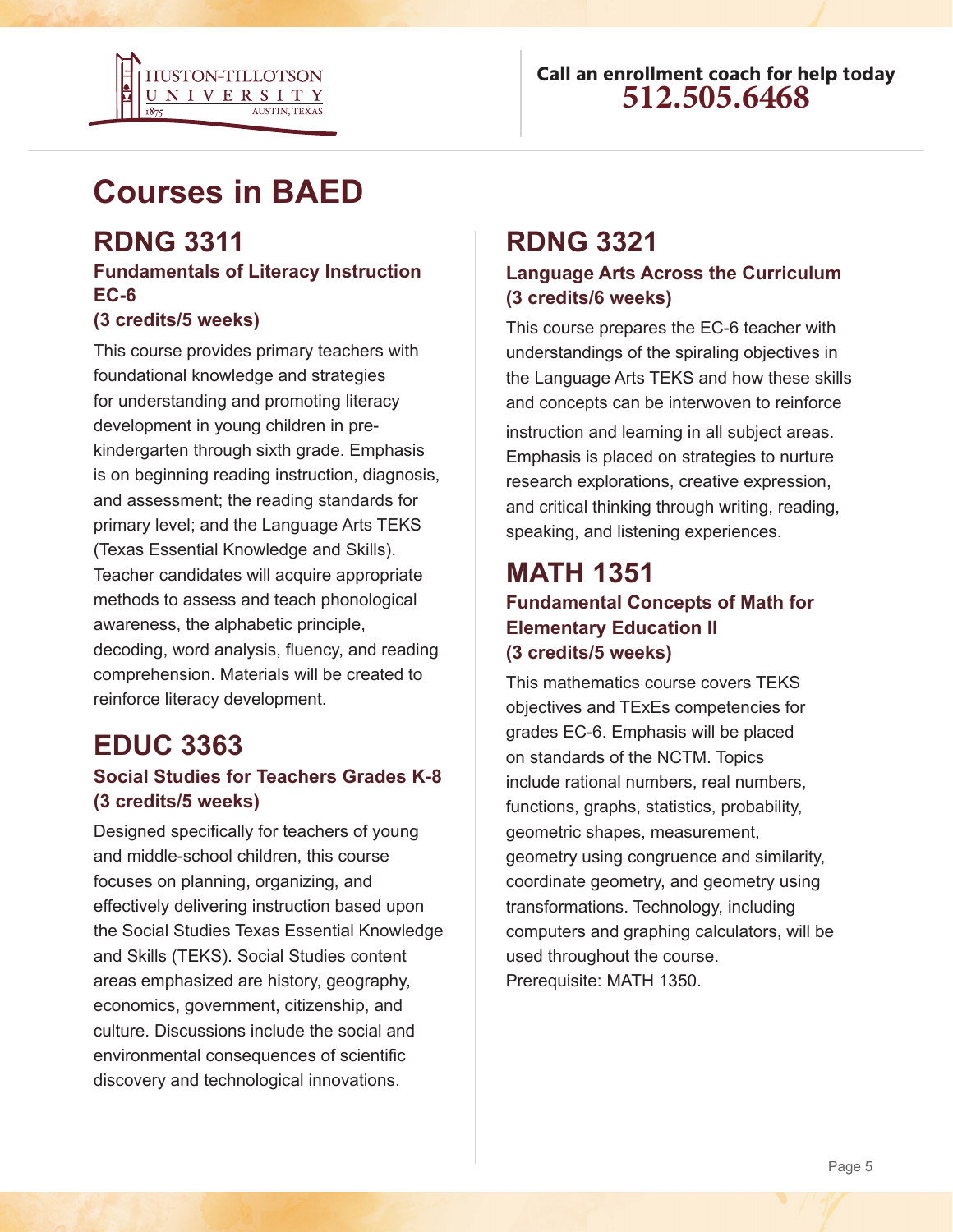

# **Courses in BAED**

### **BIOL 3301**

#### **Science Knowledge and Skills in Elementary Schools (3 credits/5 weeks)**

This course focuses on the concepts and skills needed to teach science in elementary school. Topics addressed include the knowledge and skills from the Texas Essential Knowledge and Skills (TEKS) – the curriculum of Texas public schools. Students have the opportunity to demonstrate and practice the pedagogy that they experience.

# **EDUC 4302**

#### **Classroom Management and Learning Environments (3 credits/6 weeks)**

This course will focus on classroom management theories and models. Personal philosophy, beliefs, and teaching style will be examined as they relate to the various methods of classroom management, student discipline, and teacher-student relationships. Each teacher candidate will design a classroom management system, rules, and procedures that support a positive learning environment. Candidates will learn to recognize students with mental health issues and what interventions may be required.

### **EDUC 4306**

#### **Assessment and Differentiation of Instruction (3 credits/6 weeks)**

Candidates will understand the integration of assessment and instruction. Topics include formal and informal assessments, diagnosing learning needs, alternative assessment, holistic grading, and rubrics. Students plan lessons, prepare materials, demonstrate methods, determine assessment techniques, and strategize modifications that support and enrich state-mandated curriculum.

# **RDNG 4322**

### **Diagnostic and Corrective Reading (3 credits/5 weeks)**

This course is required for EC-6 teacher candidates. Students learn to administer both formal and informal diagnostic reading assessments. Using data, students design, implement, and monitor instruction focused on an individual child's needs. Interventions include direct instruction and use of games, manipulatives, and technology-supported instruction. Students explore commercial materials and compare a variety of reading programs.